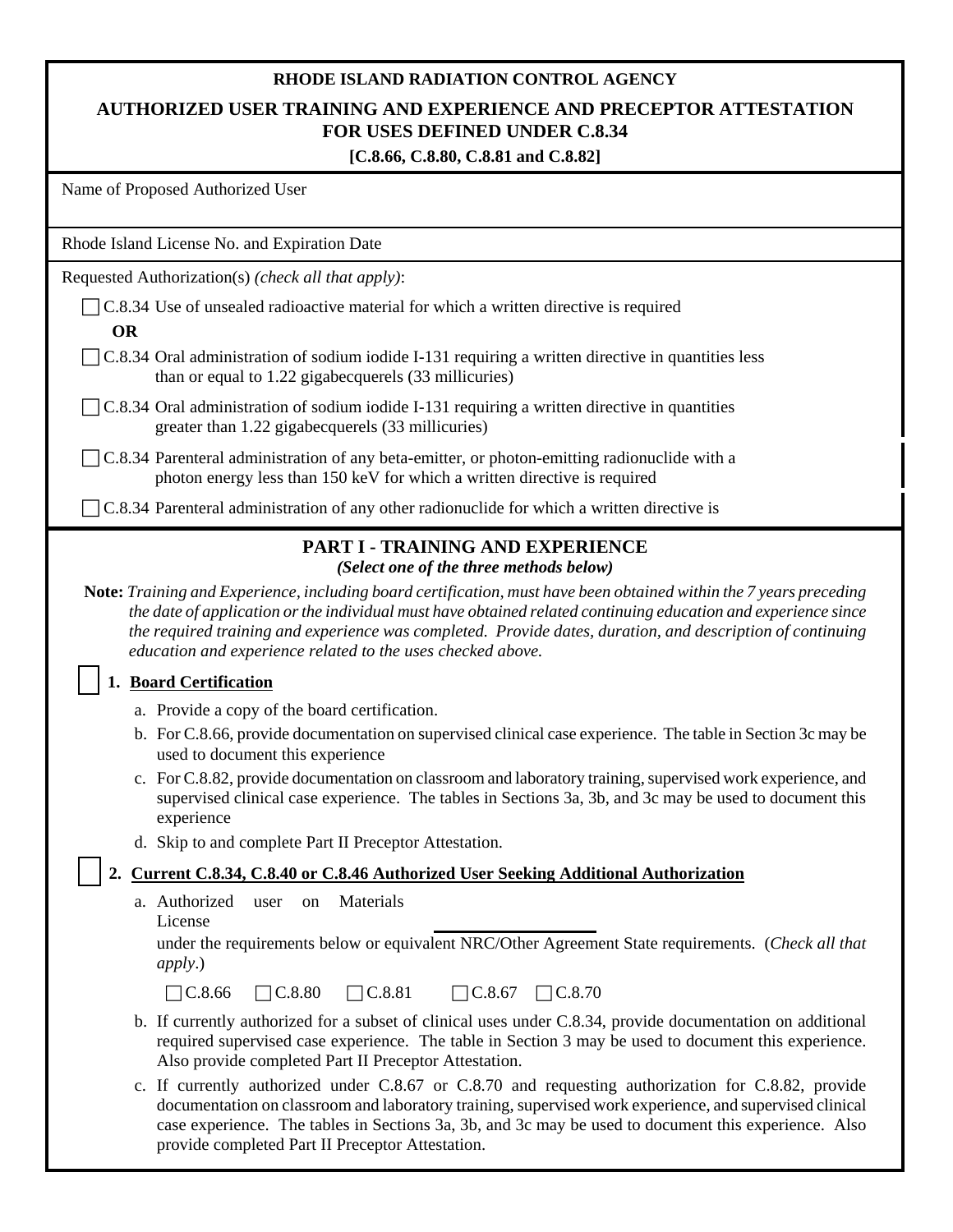**FORM MAT-2A-AUT (September 2007)** *Replaces Form MAT-2A (April 2004) which is obsolete* Page 1 of 6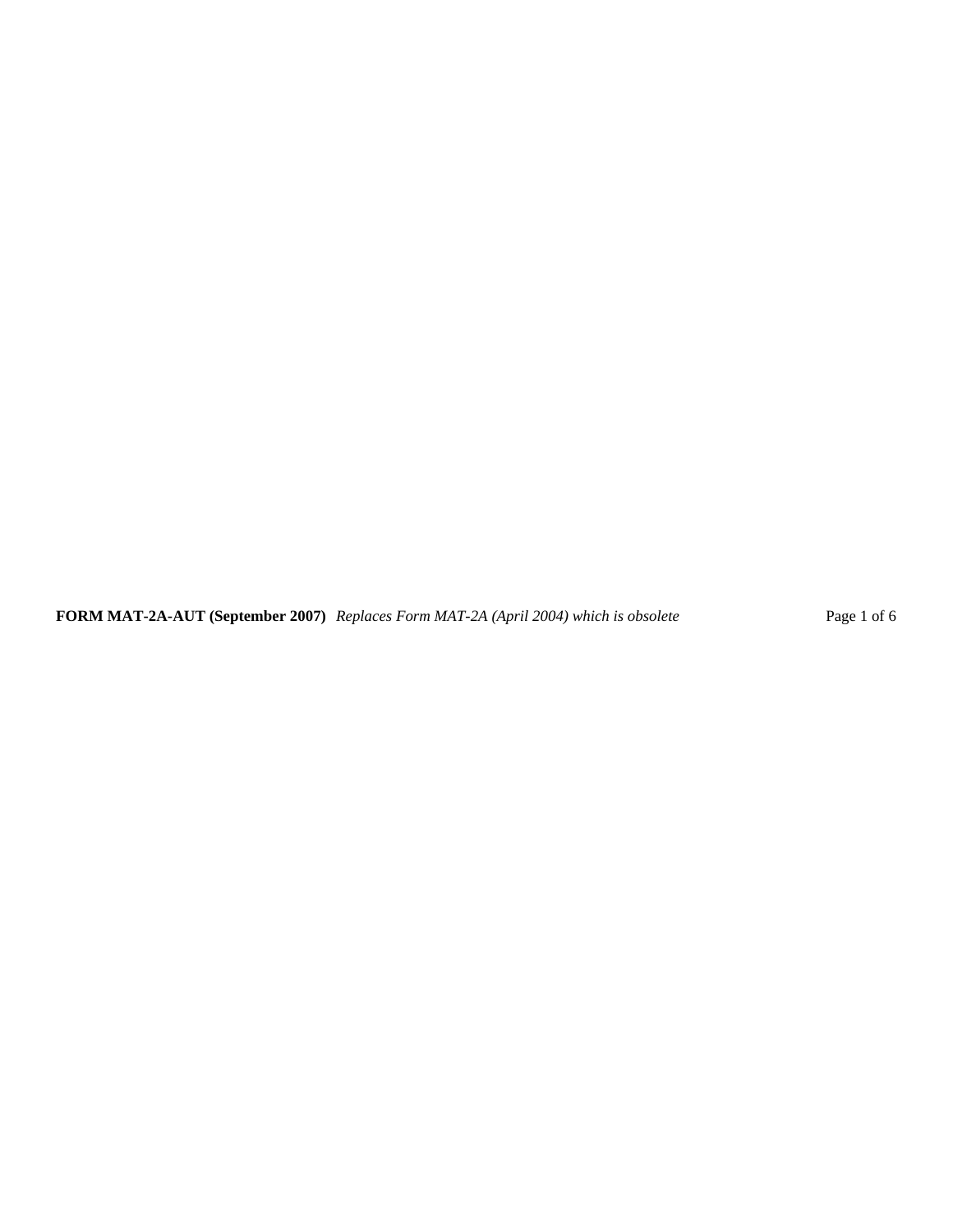| RHODE ISLAND RADIATION CONTROL AGENCY<br><b>AUTHORIZED USER TRAINING AND EXPERIENCE AND PRECEPTOR ATTESTATION [continued]</b>                                                                                                 |                                       |                                                                              |                       |                            |  |  |  |
|-------------------------------------------------------------------------------------------------------------------------------------------------------------------------------------------------------------------------------|---------------------------------------|------------------------------------------------------------------------------|-----------------------|----------------------------|--|--|--|
| 3. Training and Experience for Proposed Authorized User                                                                                                                                                                       |                                       |                                                                              |                       |                            |  |  |  |
| a. Classroom and Laboratory Training.                                                                                                                                                                                         |                                       | C.8.66<br>C.8.80                                                             | C.8.81                | C.8.82                     |  |  |  |
| <b>Description of Training</b>                                                                                                                                                                                                |                                       | <b>Location of Training</b>                                                  | <b>Clock Hours</b>    | <b>Dates of Training</b>   |  |  |  |
| Radiation physics and<br>instrumentation                                                                                                                                                                                      |                                       |                                                                              |                       |                            |  |  |  |
| Radiation protection                                                                                                                                                                                                          |                                       |                                                                              |                       |                            |  |  |  |
| measurement of radioactivity                                                                                                                                                                                                  | Mathematics pertaining to the use and |                                                                              |                       |                            |  |  |  |
| Chemistry of radioactive material for<br>medical use                                                                                                                                                                          |                                       |                                                                              |                       |                            |  |  |  |
| Radiation biology                                                                                                                                                                                                             |                                       |                                                                              |                       |                            |  |  |  |
|                                                                                                                                                                                                                               |                                       | <b>TOTAL HOURS OF TRAINING:</b>                                              |                       |                            |  |  |  |
| $\Box$ C.8.66<br>$\Box$ C.8.80<br>$\bigcap$ C.8.81<br>$\neg$ C.8.82<br>b. Supervised Work<br>(If more than one supervising individual is necessary to document supervised training, provide multiple<br>copies of this page.) |                                       |                                                                              |                       |                            |  |  |  |
| <b>SUPERVISED WORK</b><br><b>EXPERIENCE</b>                                                                                                                                                                                   | <b>TOTAL HOURS OF EXPERIENCE:</b>     |                                                                              |                       |                            |  |  |  |
| <b>Description of Experience</b><br><b>Must Include:</b>                                                                                                                                                                      |                                       | <b>Location of Experience/License or Permit</b><br><b>Number of Facility</b> | Confirm               | <b>Dates of Experience</b> |  |  |  |
| Ordering, receiving, and<br>unpacking radioactive materials<br>safely and performing the<br>related radiation surveys                                                                                                         |                                       |                                                                              | Yes<br>$\Box$ No      |                            |  |  |  |
| Performing quality control<br>procedures on instruments used<br>to determine the activity of<br>dosages and performing checks<br>for proper operation of survey<br>meters                                                     |                                       |                                                                              | Yes<br>$\Box$ No      |                            |  |  |  |
| Calculating, measuring, and<br>safely preparing patient or<br>human research subject                                                                                                                                          |                                       |                                                                              | Yes<br>N <sub>0</sub> |                            |  |  |  |
| Using administrative controls<br>to prevent a medical event<br>involving the use of unsealed<br>radioactive material                                                                                                          |                                       |                                                                              | Yes<br>$\Box$ No      |                            |  |  |  |
| Using procedures to contain<br>spilled radioactive material<br>safely and using proper<br>decontamination procedures                                                                                                          |                                       |                                                                              | Yes<br>$\neg$ No      |                            |  |  |  |

**FORM MAT-2A-AUT (September 2007)** *Replaces Form MAT-2A (April 2004) which is obsolete* Page 2 of 6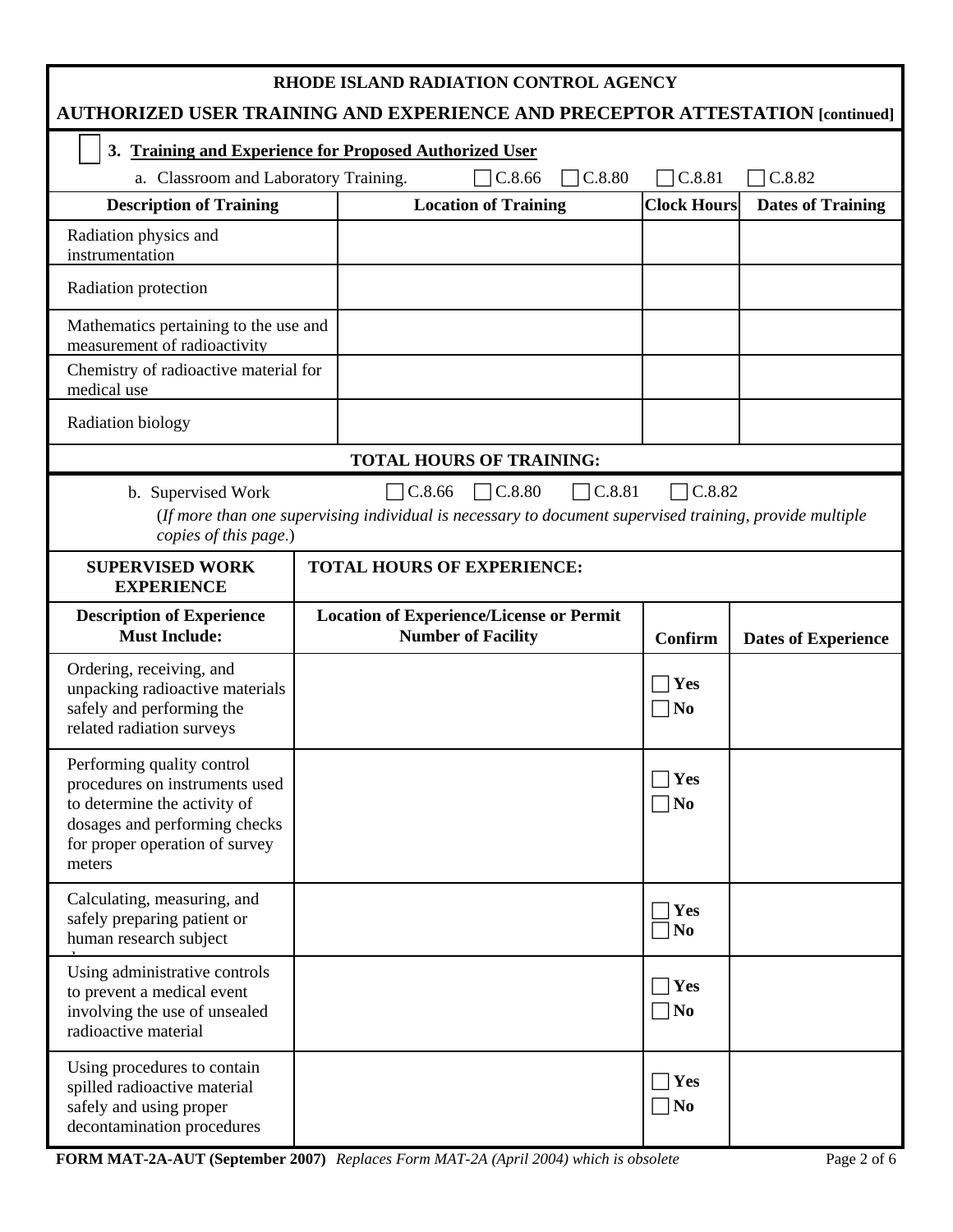| RHODE ISLAND RADIATION CONTROL AGENCY<br>AUTHORIZED USER TRAINING AND EXPERIENCE AND PRECEPTOR ATTESTATION [continued]                                                            |                                                                      |                                                                                                                          |                               |  |  |  |
|-----------------------------------------------------------------------------------------------------------------------------------------------------------------------------------|----------------------------------------------------------------------|--------------------------------------------------------------------------------------------------------------------------|-------------------------------|--|--|--|
| 3. Training and Experience for Proposed Authorized User [continued]                                                                                                               |                                                                      |                                                                                                                          |                               |  |  |  |
|                                                                                                                                                                                   | b. Supervised Work Experience. [continued]                           |                                                                                                                          |                               |  |  |  |
| Supervising Individual                                                                                                                                                            |                                                                      | License/Permit Number listing supervising individual<br>as an authorized user                                            |                               |  |  |  |
| $\neg$ C.8.66<br>With experience administering dosages of:                                                                                                                        |                                                                      | Supervisor meets the requirements below, or equivalent NRC/Other Agreement State requirements (check all that            |                               |  |  |  |
| $\neg$ C.8.80<br>Oral NaI-131 requiring a written directive in quantities less than or equal to 1.22 gigabecquerels<br>(33 millicuries)                                           |                                                                      |                                                                                                                          |                               |  |  |  |
| $\neg$ C.8.81<br>Oral NaI-131 in quantities greater than 1.22 gigabecquerels (33 millicuries)                                                                                     |                                                                      |                                                                                                                          |                               |  |  |  |
| $\neg$ C.8.82<br>Parenteral administration of beta-emitter, or photon-emitting radionuclide with a photon energy<br>less than 150 keV requiring a written directive is required   |                                                                      |                                                                                                                          |                               |  |  |  |
|                                                                                                                                                                                   |                                                                      | Parenteral administration of any other radionuclide requiring a written directive                                        |                               |  |  |  |
| the individual requesting authorized user status.                                                                                                                                 |                                                                      | **Supervising Authorized User must have experience in administering dosages in the same dosage category or categories as |                               |  |  |  |
| c. Supervised Clinical Case Experience<br>(If more than one supervising individual is necessary to document supervised work experience, provide<br>multiple copies of this page.) |                                                                      |                                                                                                                          |                               |  |  |  |
| <b>Description of Experience</b>                                                                                                                                                  | <b>Number of Cases</b><br><b>Involving Personal</b><br>Participation | <b>Location of Experience/License or</b><br><b>Permit Number of Facility</b>                                             | Dates of<br><b>Experience</b> |  |  |  |
| Oral administration of sodium iodide I-<br>131 requiring a written directive in<br>quantities less than or equal to 1.22<br>gigabecquerels (33 millicuries)                       |                                                                      |                                                                                                                          |                               |  |  |  |
| Oral administration of sodium iodide I-<br>131 requiring a written directive in<br>quantities greater than 1.22<br>gigabecquerels (33 millicuries)                                |                                                                      |                                                                                                                          |                               |  |  |  |
| Parenteral administration of any beta-<br>emitter, or photon-emitting<br>radionuclide with a photon energy less<br>than 150 keV for which a written                               |                                                                      |                                                                                                                          |                               |  |  |  |
| Parenteral administration of any other<br>radionuclide for which a written<br>directive is required                                                                               |                                                                      |                                                                                                                          |                               |  |  |  |
| (List radionuclides)                                                                                                                                                              |                                                                      |                                                                                                                          |                               |  |  |  |

**FORM MAT-2A-AUT (September 2007)** *Replaces Form MAT-2A (April 2004) which is obsolete* Page 3 of 6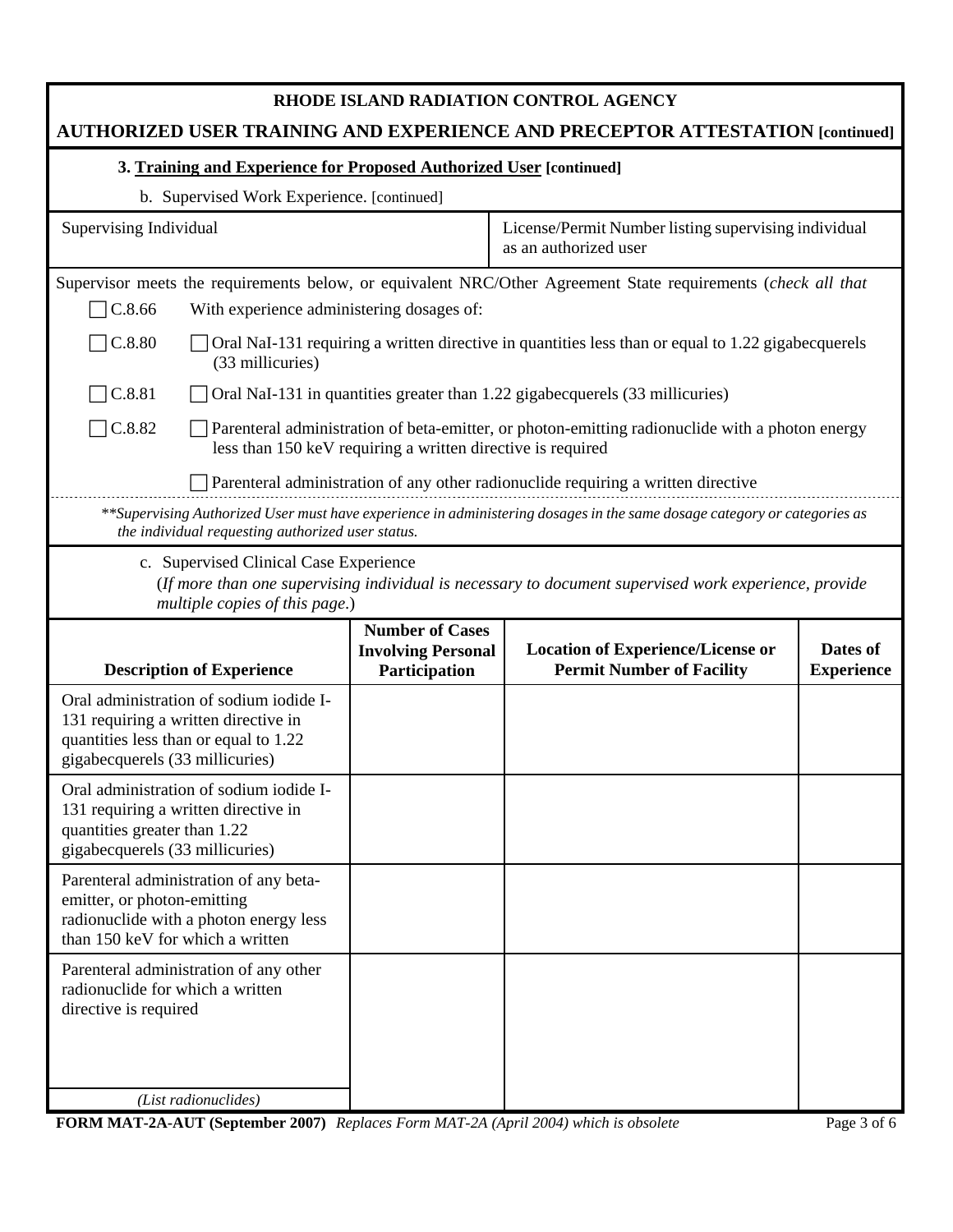### **RHODE ISLAND RADIATION CONTROL AGENCY**

# **AUTHORIZED USER TRAINING AND EXPERIENCE AND PRECEPTOR ATTESTATION [continued]**

#### **3. Training and Experience for Proposed Authorized User [continued]**

| c. Supervised Clinical Case Experience [continued] |
|----------------------------------------------------|
|----------------------------------------------------|

| Supervising Individual                                                                                                                                                                                                                                                                                                                         | License/Permit Number listing supervising individual as<br>an authorized user                                                                                  |  |  |  |  |
|------------------------------------------------------------------------------------------------------------------------------------------------------------------------------------------------------------------------------------------------------------------------------------------------------------------------------------------------|----------------------------------------------------------------------------------------------------------------------------------------------------------------|--|--|--|--|
| Supervisor meets the requirements below, or equivalent NRC/Other Agreement State requirements (check all that<br>$apply$ <sup>**</sup> .                                                                                                                                                                                                       |                                                                                                                                                                |  |  |  |  |
| C.8.66<br>With experience administering dosages of:                                                                                                                                                                                                                                                                                            |                                                                                                                                                                |  |  |  |  |
| C.8.80<br>(33 millicuries)                                                                                                                                                                                                                                                                                                                     | Oral NaI-131 requiring a written directive in quantities less than or equal to 1.22 gigabecquerels                                                             |  |  |  |  |
| $\neg$ C.8.81                                                                                                                                                                                                                                                                                                                                  | Oral NaI-131 in quantities greater than 1.22 gigabecquerels (33 millicuries)                                                                                   |  |  |  |  |
| C.8.82                                                                                                                                                                                                                                                                                                                                         | Parenteral administration of beta-emitter, or photon-emitting radionuclide with a photon energy<br>less than 150 keV requiring a written directive is required |  |  |  |  |
| Parenteral administration of any other radionuclide requiring a written directive                                                                                                                                                                                                                                                              |                                                                                                                                                                |  |  |  |  |
| ** Supervising Authorized User must have experience in administering dosages in the same dosage category or categories as<br>the individual requesting authorized user status.                                                                                                                                                                 |                                                                                                                                                                |  |  |  |  |
| d. Provide completed Part II Preceptor Attestation.                                                                                                                                                                                                                                                                                            |                                                                                                                                                                |  |  |  |  |
| PART II - PRECEPTOR ATTESTATION                                                                                                                                                                                                                                                                                                                |                                                                                                                                                                |  |  |  |  |
| Note: This part must be completed by the individual's preceptor. The preceptor does not have to be the supervising<br>individual as long as the preceptor provides, directs, or verifies training and experience required. If more than<br>one preceptor is necessary to document experience, obtain a separate preceptor statement from each. |                                                                                                                                                                |  |  |  |  |
| <b>First Section</b><br>Check one of the following for each use requested:                                                                                                                                                                                                                                                                     |                                                                                                                                                                |  |  |  |  |
| For C.8.66                                                                                                                                                                                                                                                                                                                                     |                                                                                                                                                                |  |  |  |  |
| <b>Board Certification</b>                                                                                                                                                                                                                                                                                                                     |                                                                                                                                                                |  |  |  |  |
| I attest that                                                                                                                                                                                                                                                                                                                                  |                                                                                                                                                                |  |  |  |  |
| Name of Proposed Authorized User                                                                                                                                                                                                                                                                                                               |                                                                                                                                                                |  |  |  |  |
| has satisfactorily completed the requirements in $C.8.66(a)(1)$ .                                                                                                                                                                                                                                                                              | <b>OR</b>                                                                                                                                                      |  |  |  |  |
| <b>Training and Experience</b>                                                                                                                                                                                                                                                                                                                 |                                                                                                                                                                |  |  |  |  |
| I attest that                                                                                                                                                                                                                                                                                                                                  |                                                                                                                                                                |  |  |  |  |
| Name of Proposed Authorized User                                                                                                                                                                                                                                                                                                               |                                                                                                                                                                |  |  |  |  |
| has satisfactorily completed the 700 hours of training and experience, including a minimum of 200 hours of<br>classroom and laboratory training, required by $C.8.66(b)(1)$ .                                                                                                                                                                  |                                                                                                                                                                |  |  |  |  |
| For C.8.80 (Identical Attestation Statement Regardless of Training and Experience Pathway):                                                                                                                                                                                                                                                    |                                                                                                                                                                |  |  |  |  |
| $\prod$ I attest that                                                                                                                                                                                                                                                                                                                          |                                                                                                                                                                |  |  |  |  |
| Name of Proposed Authorized User                                                                                                                                                                                                                                                                                                               |                                                                                                                                                                |  |  |  |  |
| has satisfactorily completed the 80 hours of classroom and laboratory training, as required by $C.8.80(c)(1)$ , and<br>the supervised work and clinical case experience required in $C.8.80(c)(2)$ .                                                                                                                                           |                                                                                                                                                                |  |  |  |  |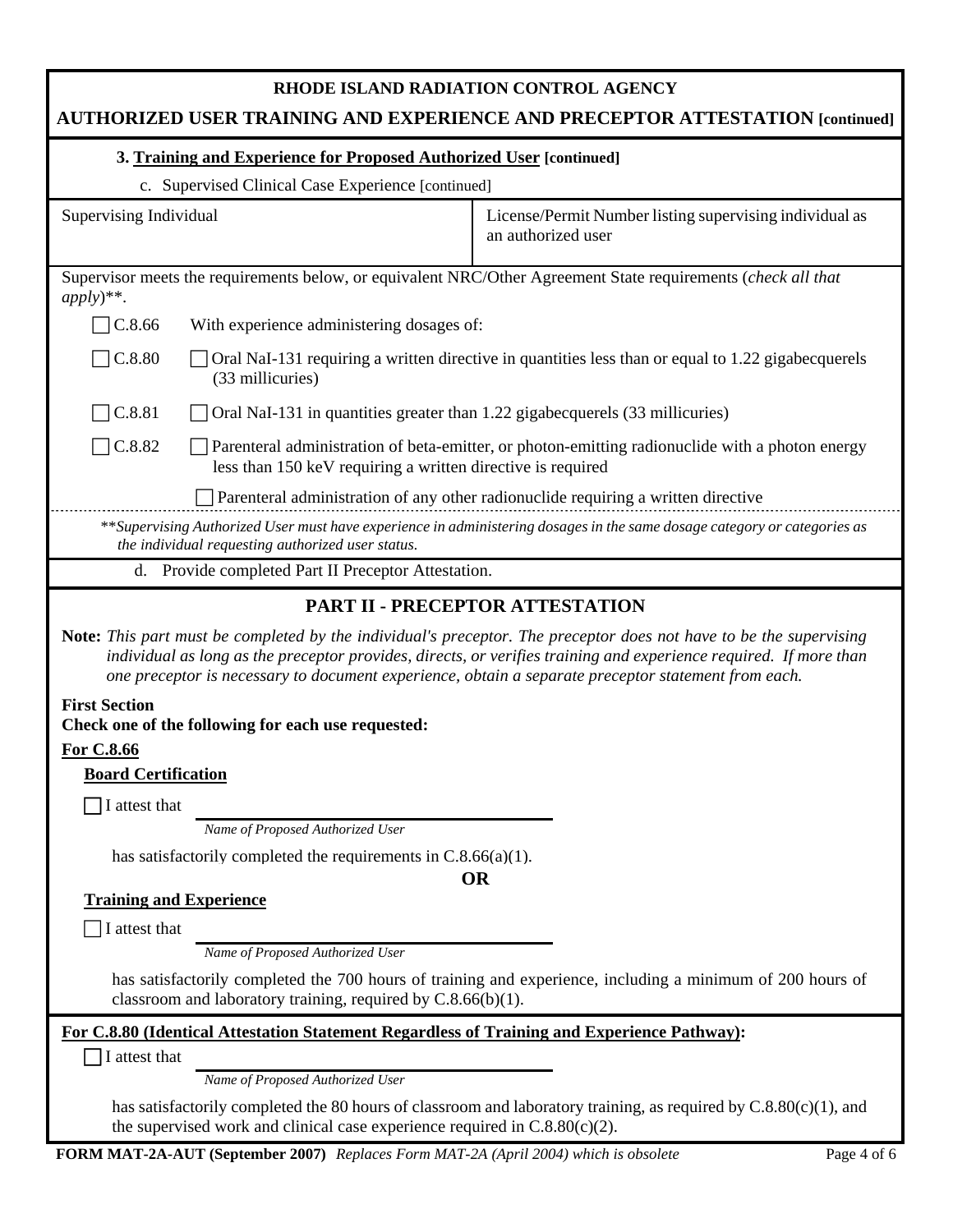| RHODE ISLAND RADIATION CONTROL AGENCY                                                                                                                                                                                                                                                                                                                                                                          |  |  |  |  |
|----------------------------------------------------------------------------------------------------------------------------------------------------------------------------------------------------------------------------------------------------------------------------------------------------------------------------------------------------------------------------------------------------------------|--|--|--|--|
| <b>AUTHORIZED USER TRAINING AND EXPERIENCE AND PRECEPTOR ATTESTATION [continued]</b>                                                                                                                                                                                                                                                                                                                           |  |  |  |  |
| <b>First Section</b> [continued]                                                                                                                                                                                                                                                                                                                                                                               |  |  |  |  |
| For C.8.81 (Identical Attestation Statement Regardless of Training and Experience Pathway):                                                                                                                                                                                                                                                                                                                    |  |  |  |  |
| I attest that                                                                                                                                                                                                                                                                                                                                                                                                  |  |  |  |  |
| Name of Proposed Authorized User                                                                                                                                                                                                                                                                                                                                                                               |  |  |  |  |
| has satisfactorily completed the 80 hours of classroom and laboratory training, as required by $C.8.81(c)(1)$ , and<br>the supervised work and clinical case experience required in $C.8.81(c)(2)$ .                                                                                                                                                                                                           |  |  |  |  |
| <b>Second Section</b>                                                                                                                                                                                                                                                                                                                                                                                          |  |  |  |  |
| I attest that                                                                                                                                                                                                                                                                                                                                                                                                  |  |  |  |  |
| Name of Proposed Authorized User                                                                                                                                                                                                                                                                                                                                                                               |  |  |  |  |
| has satisfactorily completed the required clinical case experience required in $C.8.66(b)(1)(ii)G$ listed below:                                                                                                                                                                                                                                                                                               |  |  |  |  |
| Oral NaI-131 requiring a written directive in quantities less than or equal to 1.22 gigabecquerels (33                                                                                                                                                                                                                                                                                                         |  |  |  |  |
| $\Box$ Oral NaI-131 in quantities greater than 1.22 gigabecquerels (33 millicuries)                                                                                                                                                                                                                                                                                                                            |  |  |  |  |
| Parenteral administration of beta-emitter, or photon-emitting radionuclide with a photon energy less than 150<br>keV requiring a written directive is required                                                                                                                                                                                                                                                 |  |  |  |  |
| Parenteral administration of any other radionuclide requiring a written directive                                                                                                                                                                                                                                                                                                                              |  |  |  |  |
| <b>Third Section</b>                                                                                                                                                                                                                                                                                                                                                                                           |  |  |  |  |
| I attest that                                                                                                                                                                                                                                                                                                                                                                                                  |  |  |  |  |
| Name of Proposed Authorized User                                                                                                                                                                                                                                                                                                                                                                               |  |  |  |  |
| has satisfactorily achieved a level of competency to function independently as an authorized user for:<br>$\Box$ Oral NaI-131 requiring a written directive in quantities less than or equal to 1.22 gigabecquerels (33                                                                                                                                                                                        |  |  |  |  |
| $\Box$ Oral NaI-131 in quantities greater than 1.22 gigabecquerels (33 millicuries)                                                                                                                                                                                                                                                                                                                            |  |  |  |  |
| Parenteral administration of beta-emitter, or photon-emitting radionuclide with a photon energy less than 150<br>keV requiring a written directive is required                                                                                                                                                                                                                                                 |  |  |  |  |
| Parenteral administration of any other radionuclide requiring a written directive                                                                                                                                                                                                                                                                                                                              |  |  |  |  |
| <b>Fourth Section</b>                                                                                                                                                                                                                                                                                                                                                                                          |  |  |  |  |
| For C.8.82:                                                                                                                                                                                                                                                                                                                                                                                                    |  |  |  |  |
| Current C.8.67 or C.8.70 authorized user:                                                                                                                                                                                                                                                                                                                                                                      |  |  |  |  |
| I attest that                                                                                                                                                                                                                                                                                                                                                                                                  |  |  |  |  |
| Name of Proposed Authorized User                                                                                                                                                                                                                                                                                                                                                                               |  |  |  |  |
| is an authorized user under C.8.67 or C.8.70 or equivalent NRC/Other Agreement State requirements, has<br>satisfactorily completed the 80 hours of classroom and laboratory training, as required by C.8.82(d)(1), and the<br>supervised work and clinical case experience required by C.8.82(d)(2), and has achieved a level of competency<br>sufficient to function independently as an authorized user for: |  |  |  |  |
| Parenteral administration of any beta-emitter, or photon-emitting radionuclide with a photon energy less than<br>150 keV for which a written directive is required                                                                                                                                                                                                                                             |  |  |  |  |
| Parenteral administration of any other radionuclide for which a written directive is required                                                                                                                                                                                                                                                                                                                  |  |  |  |  |
| <b>OR</b>                                                                                                                                                                                                                                                                                                                                                                                                      |  |  |  |  |